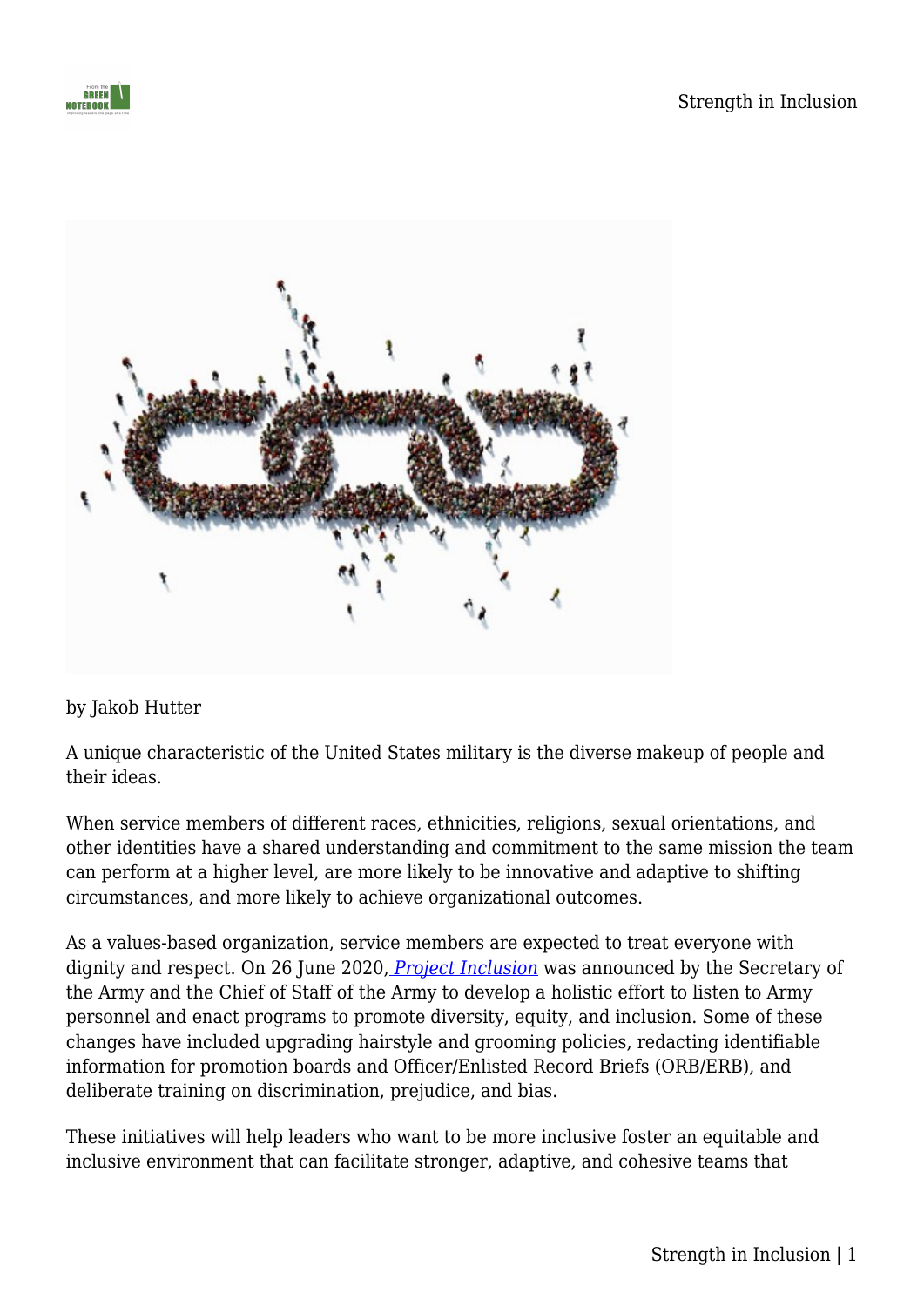

ultimately build and sustain personal and unit readiness.

However, American society and norms in history have either prohibited or excluded military service to Americans for the color of their skin, their gender, or their sexual orientation. Over time, there has been a more inclusive and diverse development to be more reflective of the society the men and women of the armed services serve. These inclusion efforts include, for example, women being more fully accessible in serving in combat positions and transgender personnel currently allowed to serve openly as their identified gender.

Chances are that you are a part of an organization with a diverse range of people.

Practicing inclusion is relevant to everyone, especially to those in positions of leadership. Everyone has a responsibility to make their organization inclusive and integral to the workplace culture. This includes ensuring that there is a real deliberate effort in behaving inclusively, and not simply 'check the block' initiative to create a 'bullet-point' for someone's performance review.

Recently, I finished *[Inclusive Leadership: Global Impact](https://www.amazon.com/Inclusive-Leadership-Global-Impact-Gundling/dp/0578913283/ref=sr_1_1_sspa?keywords=inclusive+leadership&qid=1650068043&s=books&sprefix=%2Cstripbooks%2C113&sr=1-1-spons&psc=1&spLa=ZW5jcnlwdGVkUXVhbGlmaWVyPUExTUgyOE9PR0tWNFFTJmVuY3J5cHRlZElkPUEwNzM2Mzc5MjRPRkE0VEdHQzNXQSZlbmNyeXB0ZWRBZElkPUExMDA3NDA4M1BCQ1lKSkI3Vkk2TCZ3aWRnZXROYW1lPXNwX2F0ZiZhY3Rpb249Y2xpY2tSZWRpcmVjdCZkb05vdExvZ0NsaWNrPXRydWU=)* by Dr. Ernest Gundling and Dr. Cheryl Williams. This book provides a practical and timely guide for leaders at all organizational levels who want to make real progress against the impacts of racial bias and other forms of exclusion. These other forms of exclusion can occur against groups and individuals' economic, social, birth or background, societal, political, and so on. A strong organizational culture with inclusive leaders will be aware of the five inclusive behaviors and five organizational levers to connect people at various levels and locations.

[Inclusive leadership](https://hbr.org/2020/03/the-key-to-inclusive-leadership) behaviors are important for leaders to role model to allow others to feel included. These can include self-awareness, humility, open-mindedness, and effective collaboration. The five inclusive behaviors that Dr. Gundling and Dr. Williams highlight include: learning about bias, building key skills, working across boundaries, becoming a champion, and getting results.

First, learning about bias must start with the individual.

[Implicit bias](https://www.simplypsychology.org/implicit-bias.html) refers to unconscious attitudes, reactions, stereotypes, and categories that affect behavior and understanding. The authors highlight this behavior by having the individual ask themselves, "How aware am I of my own biases, and how do I begin to learn about others who are different?" Each of us has our own biases, shaped by our experience, beliefs, education, values, and family and friends. Being aware of our personal biases allows us to increase our level of empathy and mitigate the influence our biases have on our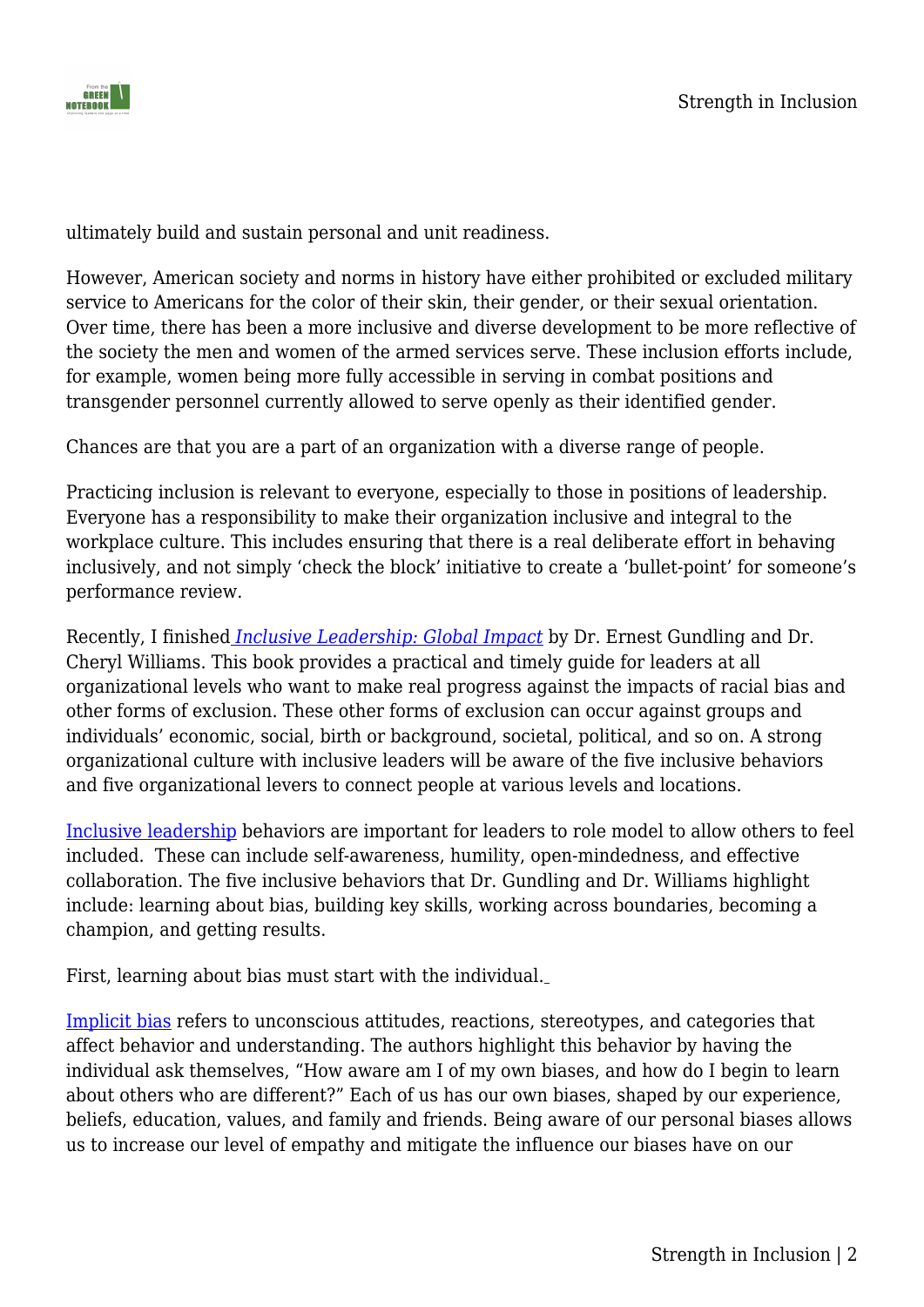

decision-making.

Second, inclusive leaders work towards building key skills that will look to build relationships with members of their team by communicating and engaging others and soliciting feedback from everyone. Inclusive leaders will work to ensure that the organizational culture is one where people feel that they belong and that they are cared for as individuals. Building key skills as inclusive leaders means that there is a conscious effort to act inclusively and value each person fairly.

Next, working across boundaries is essential to transition from the "*us* versus *them*" mentality to "*we* are in this *together*." To work across boundaries, it is important to selfreflect on our strengths and weaknesses at a personal level and as an organization. One selfreflective tool to facilitate this is the [Diversity Wheel](https://www.lacrosseconsortium.org/uploads/content_files/files/Dimensions_of_Diversity_Wheel_Expanded.pdf). The diversity wheel provides the four dimensions of diversity that are present and active within someone's everyday relationships. This can shed light on explicit and hidden aspects where diversity is present. Inclusive leaders can use this tool to be more aware of the people they work with and look for opportunities in which they can be exposed to different perspectives and accept more people into their network.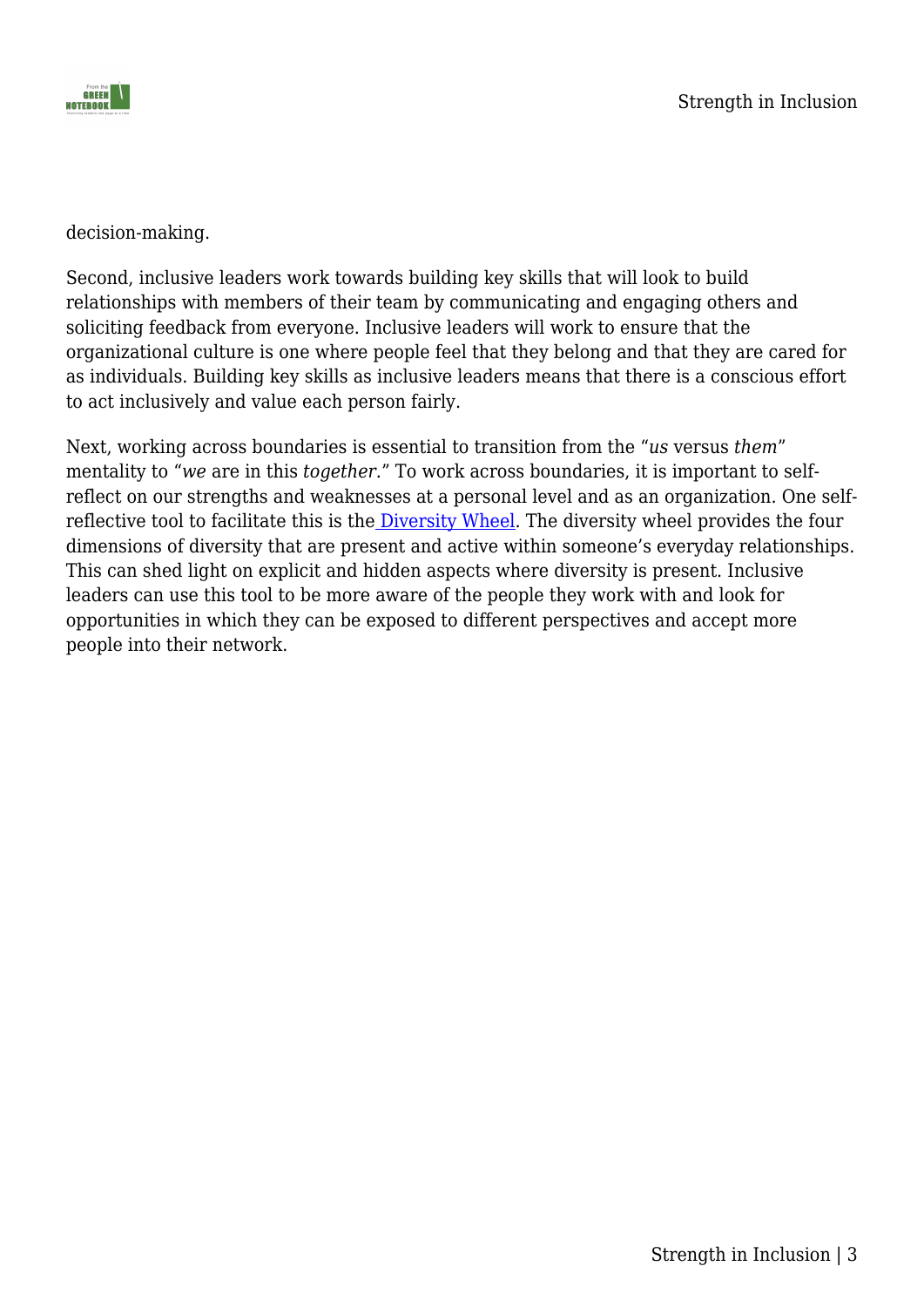



The next inclusive behavior is becoming a champion of inclusion. Inclusive leaders work to rethink, redesign, and restructure the way things work within the organization. This is the behavior when words are turned into action, with leaders making a conscious effort to advocate for others, even when their styles differ from their own, and role model these behaviors. In addition, the organizational environment must have a foundation in which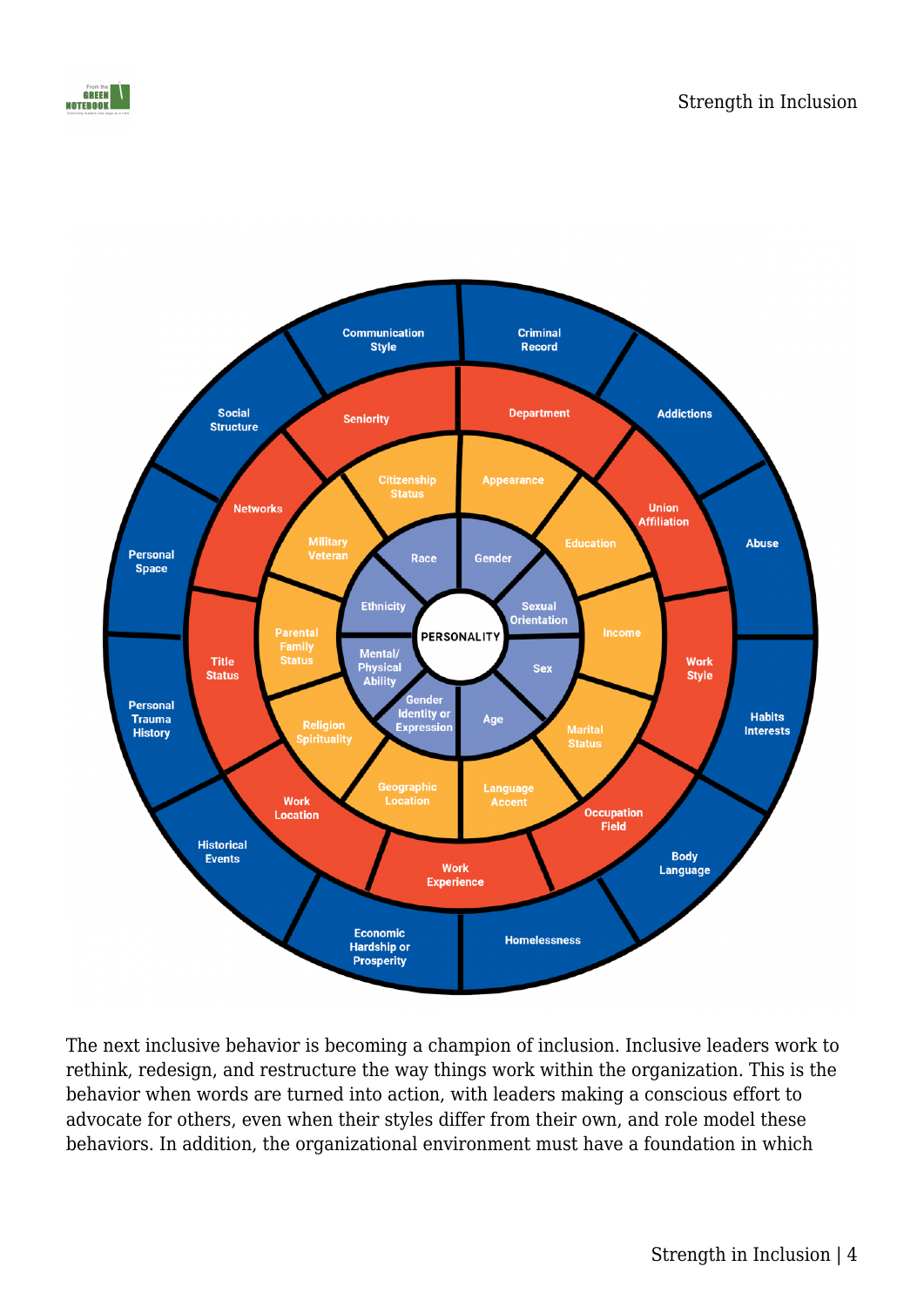

trust and respect where there is a shared belief by each team member that others will not embarrass, reject, or punish someone for speaking up.

Finally, the last inclusive behavior is getting results. The authors ask, "How well do you link inclusion to organizational results?" Leaders should implement idea generation, planning, and an implementation process to enhance inclusiveness organization-wide. Idea generation allows the team to consider novel ideas that may have been previously ignored. Then, developing a strategic plan with a focused objective to ensure the implementation stage does not go astray. In the final stage, the team leverages its diversity to execute the plan. While this is easier said than done, these steps are a useful guide to help inclusive leaders and the team get results.

Inclusive leaders who can model these five behaviors can effectively create an inclusive environment where people feel a sense of belonging, respect, and value within the team. This enables the team to individually and collectively work together as never before.

At the organizational level, building an inclusive strategy should include every aspect of the organization, from recruiting to training to culture. The U.S. military is a stronger fighting and capable force when the organizational culture allows people to feel welcomed. In this effort, Dr. Gundling and Dr. Williams provide five key levers of organizational support.

The first lever is recruiting. In the military profession, recruiting is essential as it is the lifeblood of the organization. Recruiters provide information regarding service, training, and career opportunities to those interested in joining the military. The recruiting team should have a common goal of finding recruits that are both well-qualified and diverse. Finding well-qualified and diverse candidates to join the military will mean that recruiters will have to pursue non-traditional methods, such as social media and video games.

Ultimately, recruiters should include in their strategy the importance of building relationships with members of their community to find the best recruits. This critical work ensures that the U.S. military has the organizational readiness it needs to fulfill its mission.

The next lever is executive engagement. Senior leaders can exercise their leadership, knowledge, and experience to ensure they cultivate a culture in which inclusive behaviors can sustain and grow. Senior leaders must have enthusiasm in appreciating the benefits of inclusion and communicate this to their subordinate leaders. In addition, including inclusion efforts into their recruiting and retention strategy can help contribute to organizational effectiveness. If leaders want an inclusive work environment, then they will need to embrace and model that vision.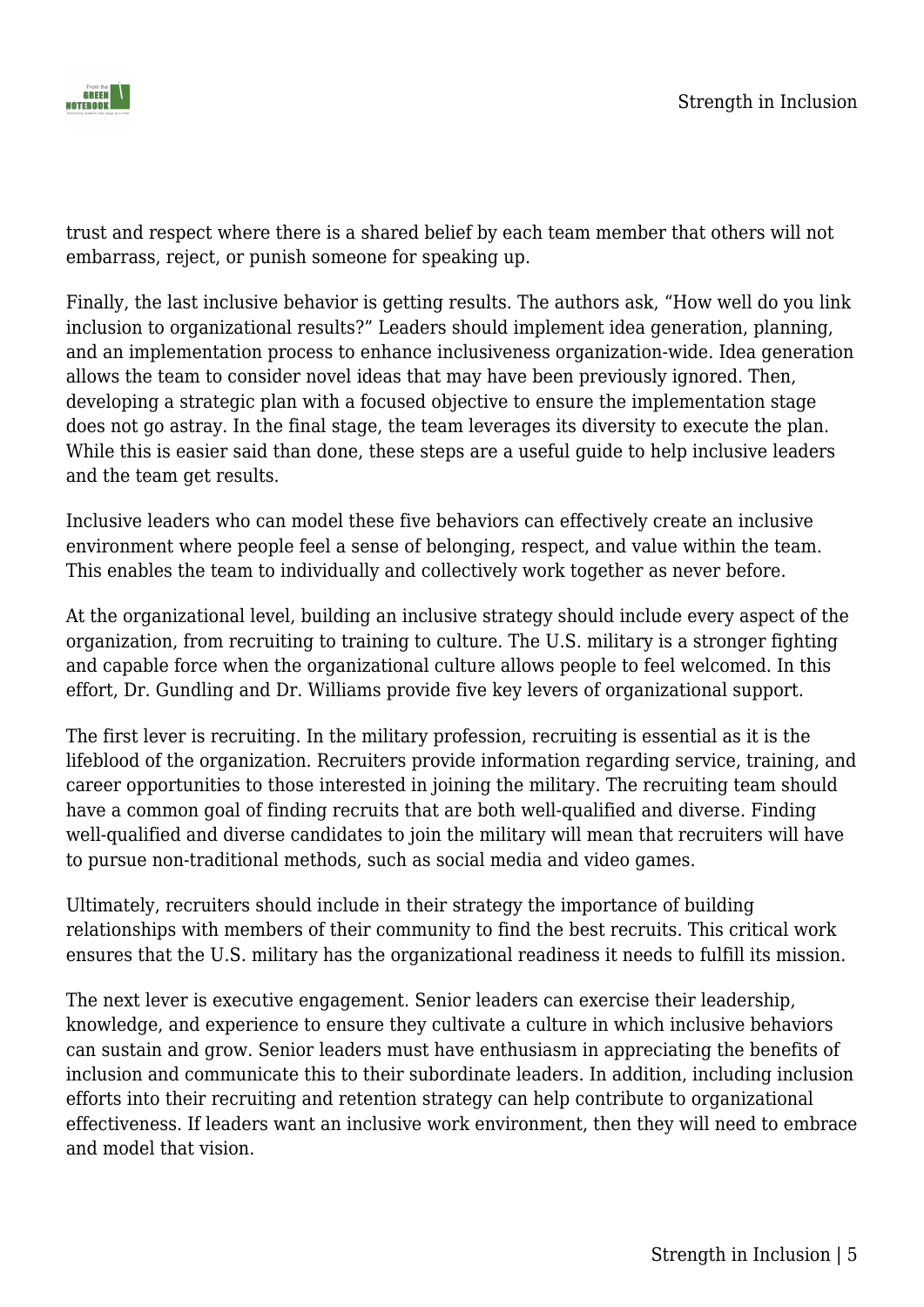

The Army's [Leadership and the Profession](https://armypubs.army.mil/epubs/DR_pubs/DR_a/ARN20039-ADP_6-22-001-WEB-0.pdf) publication states that leaders have three principal roles in developing others – counseling, coaching, and mentoring. This lever is important in providing feedback to recruits who may find themselves behind the learning curve than those with more experience and training. In addition, this development process enables people to get from the out-group into the in-group. Done effectively, the sponsor and their mentee can bridge this gap and benefit the organization to be more successful.

[Key performance indicators](https://kpi.org/KPI-Basics) (KPIs), the next lever, are an important tool used in civilian organizations. KPIs provide quantifiable information to determine and explain the organization's progress to meet its goals. While the organization could find it beneficial to account for racial, ethnic, gender, educational, and socioeconomic differences, it does not mean that a diverse range of service members will positively impact organizational outcomes. Common metrics can include recruitment, retention, promotions, and workplace climate that examine different aspects that can impact a soldier's willingness to stay in the military or get out. A good starting point would be examining the five inclusive behaviors as a framework for metrics that aligns with the organizational goals.

The last organizational level that can be utilized is shaping policies and processes. As mentioned at the start of this article, Project Inclusion is the U.S. Army's initiative to improve diversity, equity, and inclusion across the force and build cohesive teams. Conducting a holistic, people-first approach to the implementation of these initiatives should encourage its members within the organization to participate and share responsibility and develop a process for improving it. The range of initiatives helps deliberate thinking and keeps the attention on building a stronger fighting force.

Each service member has raised their right hand and taken the oath for any number of reasons. Each has made the effort to complete their training to be immersed in the military lifestyle and culture. Nobody joins to feel excluded, unwelcomed, and undervalued in their organization. An inclusive culture that values the diverse background and experiences of each team member results in better engagement, improved innovation, and a stronger team that meets organizational objectives. It is the responsibility of each current service member, especially organizational leaders, to utilize the five inclusive behaviors across five organizational levers to make their organization thrive.

*CPT Jakob Hutter is a Kansas Army National Guard logistics officer currently serving as a Forward Support Company Commander for the 1-108th Aviation Regiment in Topeka, Kansas. In addition, he also serves as the Kansas FLIPL Program Manager. He has a Master of Science in Organizational Leadership and received his commission from Kansas State University in 2016. He is passionate about the science of Army logistics, the art of military*